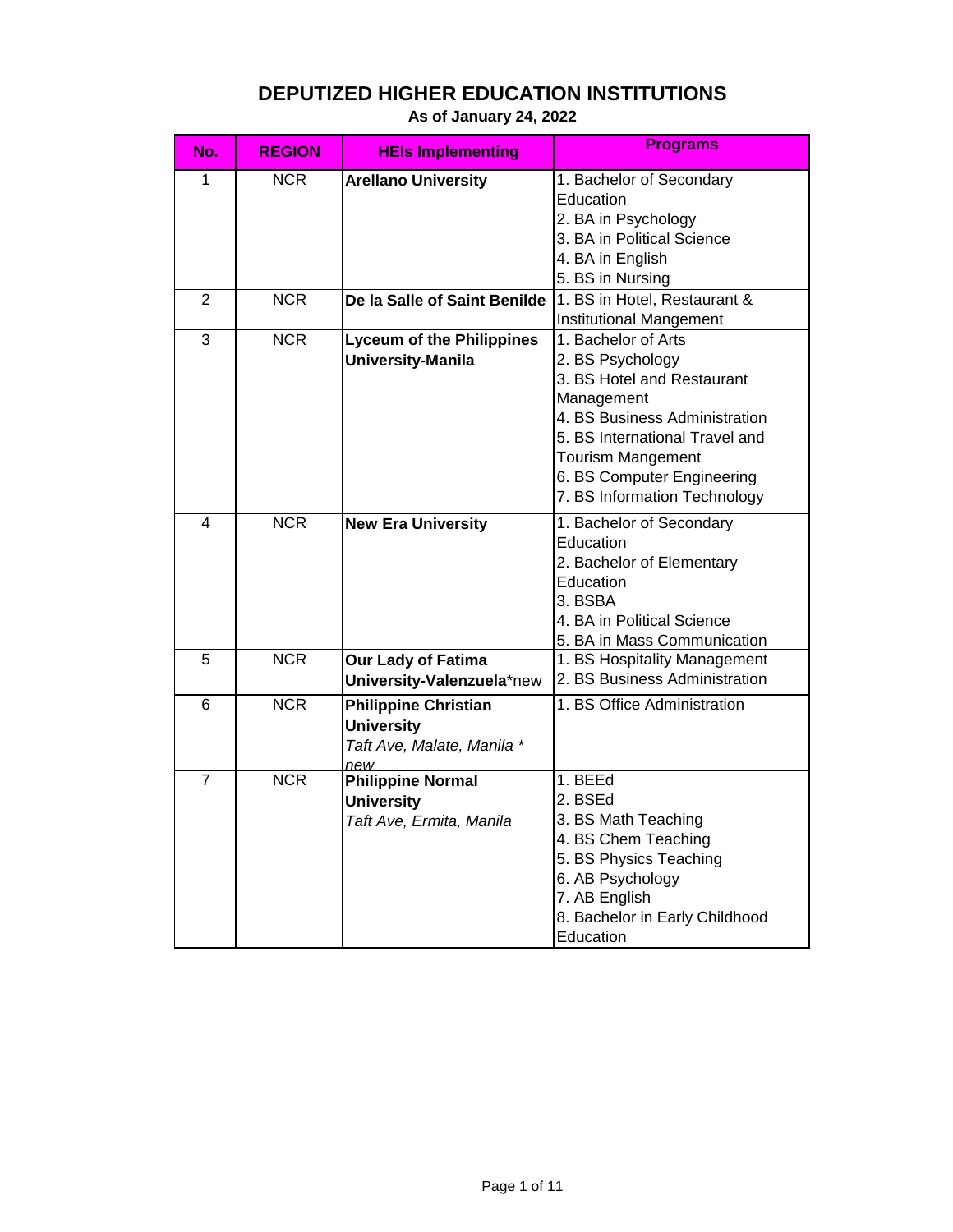| No. | <b>REGION</b> | <b>HEIs Implementing</b>                                                                                     | <b>Programs</b>                                                                                                                                                                                                                                                                    |
|-----|---------------|--------------------------------------------------------------------------------------------------------------|------------------------------------------------------------------------------------------------------------------------------------------------------------------------------------------------------------------------------------------------------------------------------------|
| 8   | <b>NCR</b>    | <b>Philippine Women's</b><br><b>University-Manila</b>                                                        | 1. BS Hotel and Restaurant<br>Management<br>2. AB Communication Arts<br>3. Bachelor of Fine Arts major in<br>Advertising<br>4. AB Social Development<br>5. BS Business Administration<br>6. Bachelor of Music majors in<br>Popular Music, Music Education<br>and Music Performance |
| 9   | <b>NCR</b>    | <b>Polytechnic University of</b><br>the Philippines                                                          | 1. Bachelor of Applied Sociology<br>2. Bachelor in Business<br>Administration<br>3. AB Public Ad<br>4. AB Pol. Sci<br>5. AB Mass Communication<br>6. Bachelor in Cooperatives<br>7. BS Office Administration                                                                       |
| 10  | <b>NCR</b>    | <b>San Sebastian-Recoletos</b>                                                                               | 1. BS Business Administration<br>2. BS Psychology<br>3. BA in Mass Communication<br>4. BA in Political Science                                                                                                                                                                     |
| 11  | <b>NCR</b>    | <b>St. Jude College</b><br>1008 Don Quijote St,<br>Sampaloc, Manila                                          | 1. BS in Nursing                                                                                                                                                                                                                                                                   |
| 12  | <b>NCR</b>    | St. Joseph College of<br><b>Quezon City</b>                                                                  | 1. AB in Community Dev't.<br>2. BS Office Administration<br>3. BS Business Administration                                                                                                                                                                                          |
| 13  | <b>NCR</b>    | <b>St. Paul University Manila</b>                                                                            | 1. Bachelor of Music in Music<br>Education,<br>2. Bachelor of Music in<br>Piano/Voice/Guitar/Violin/Marimba/<br>Piano Accompanying/Chamber<br><b>Music</b>                                                                                                                         |
| 14  | <b>NCR</b>    | Technological University of 1. Bachelor of Technology<br>the Philippines (TUP)<br>Ayala Blvd, Ermita, Manila | 2. BS Industrial Education<br>3. Bachelor of Technician Teacher<br>Ed<br>4.Computer Science                                                                                                                                                                                        |
| 15  | <b>NCR</b>    | <b>University of Perpetual</b><br>Help System-Dalta *new                                                     | 1. AB Communication<br>2. BS Hotel and Restaurant<br>Management<br>3. BS Business Administration                                                                                                                                                                                   |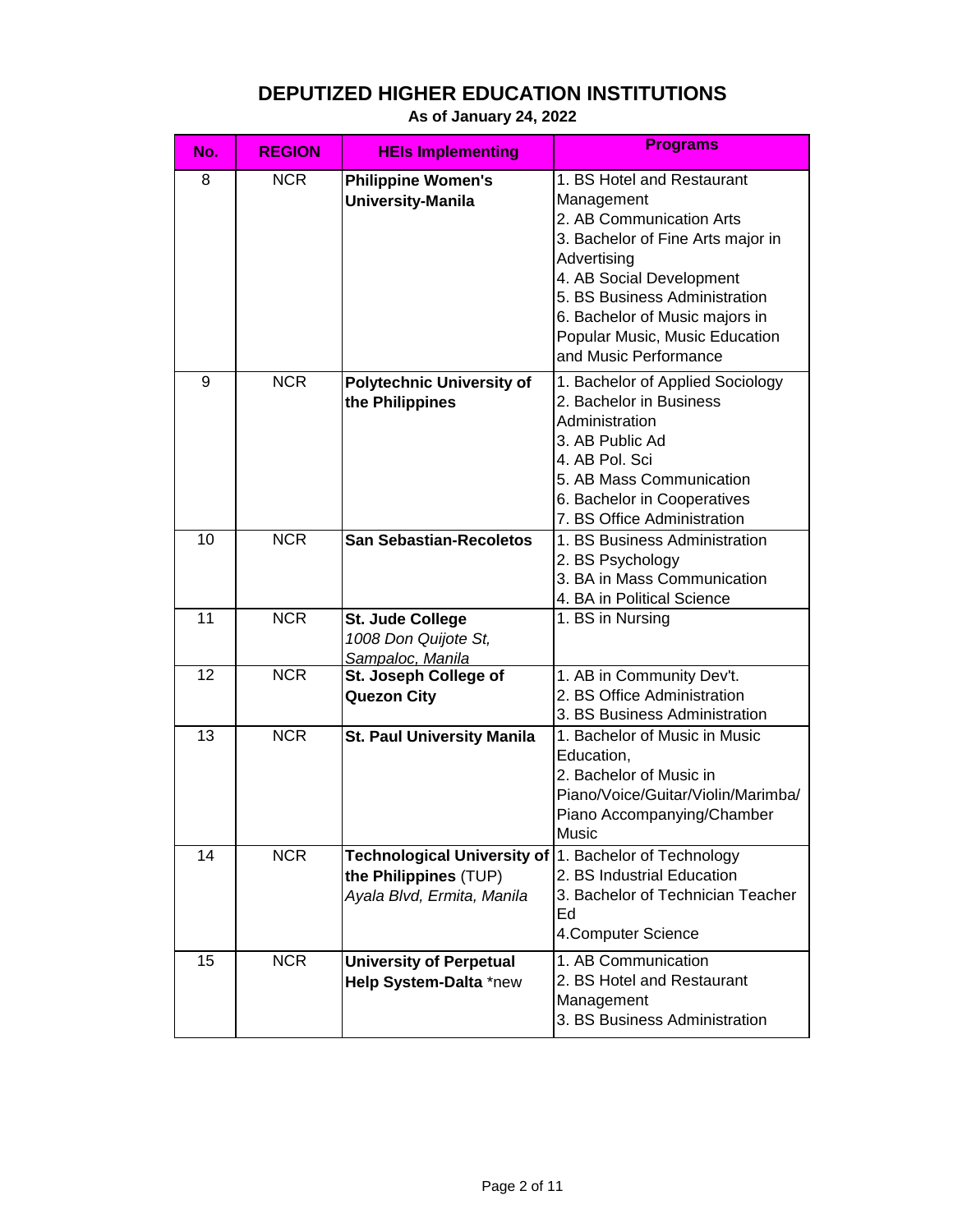| No. | <b>REGION</b> | <b>HEIs Implementing</b>         | <b>Programs</b>                    |
|-----|---------------|----------------------------------|------------------------------------|
| 16  | <b>CAR</b>    | <b>Baguio Central University</b> | 1. Bachelor of Secondary           |
|     |               |                                  | Education                          |
|     |               |                                  | 2. Bachelor of Elementary          |
|     |               |                                  | Education                          |
|     |               |                                  | 3. BA in English                   |
|     |               |                                  | 4. BA in Political Science         |
|     |               |                                  | 5. BA in Public Administration     |
| 17  | <b>CAR</b>    | <b>University of Baguio</b>      | 1. BA in Mass Communication        |
|     |               |                                  | 2. BA in Political Science         |
|     |               |                                  | 3. BA in English                   |
|     |               |                                  | 4. Bachelor of Secondary           |
|     |               |                                  | Education                          |
|     |               |                                  | 5. Bachelor of Elementary          |
|     |               |                                  | Education                          |
|     |               |                                  | 6. BS Business Administration      |
|     |               |                                  | 7. BS Criminology                  |
|     |               |                                  | 8. BS in Hotel and Restaurant      |
|     |               |                                  | Management                         |
|     |               |                                  | 9. BS in Computer Science          |
| 18  | CAR           | <b>University of Cordilleras</b> | 1. BS Criminology                  |
|     |               |                                  | 2. Bachelor of Secondary           |
|     |               |                                  | Education                          |
|     |               |                                  | 3. Bachelor of Elementary          |
|     |               |                                  | Education                          |
|     |               |                                  | 4. BA in English                   |
|     |               |                                  | 5. BA in Political Science         |
|     |               |                                  | 6. BA in Communication             |
|     |               |                                  | 7. BS in Psychology                |
|     |               |                                  | 8. BS in Computer Science with     |
|     |               |                                  | specialization in Mobile           |
|     |               |                                  | Technology, Digital Arts Animation |
|     |               |                                  | 9. BSBA major in Flnancial         |
|     |               |                                  | Management, Business               |
|     |               |                                  | Management, Marketing              |
|     |               |                                  | Management                         |
| 19  |               | <b>Don Mariano Marcos State</b>  | 1. BS Agriculture                  |
|     |               | <b>University (DMMSU)</b>        | 2. Bachelor of Technology,         |
|     |               |                                  | 3. BS Education                    |
| 20  |               | Colegio De Dagupan               | 1. BS in Information Technology,   |
|     |               |                                  | 2. BS in Computer Science,         |
|     |               |                                  | 3. Bachelor of Secondary           |
|     |               |                                  | Education,                         |
|     |               |                                  | 4. Bachelor of Elementary          |
|     |               |                                  | Education,                         |
|     |               |                                  | 5. BS in Business Administration   |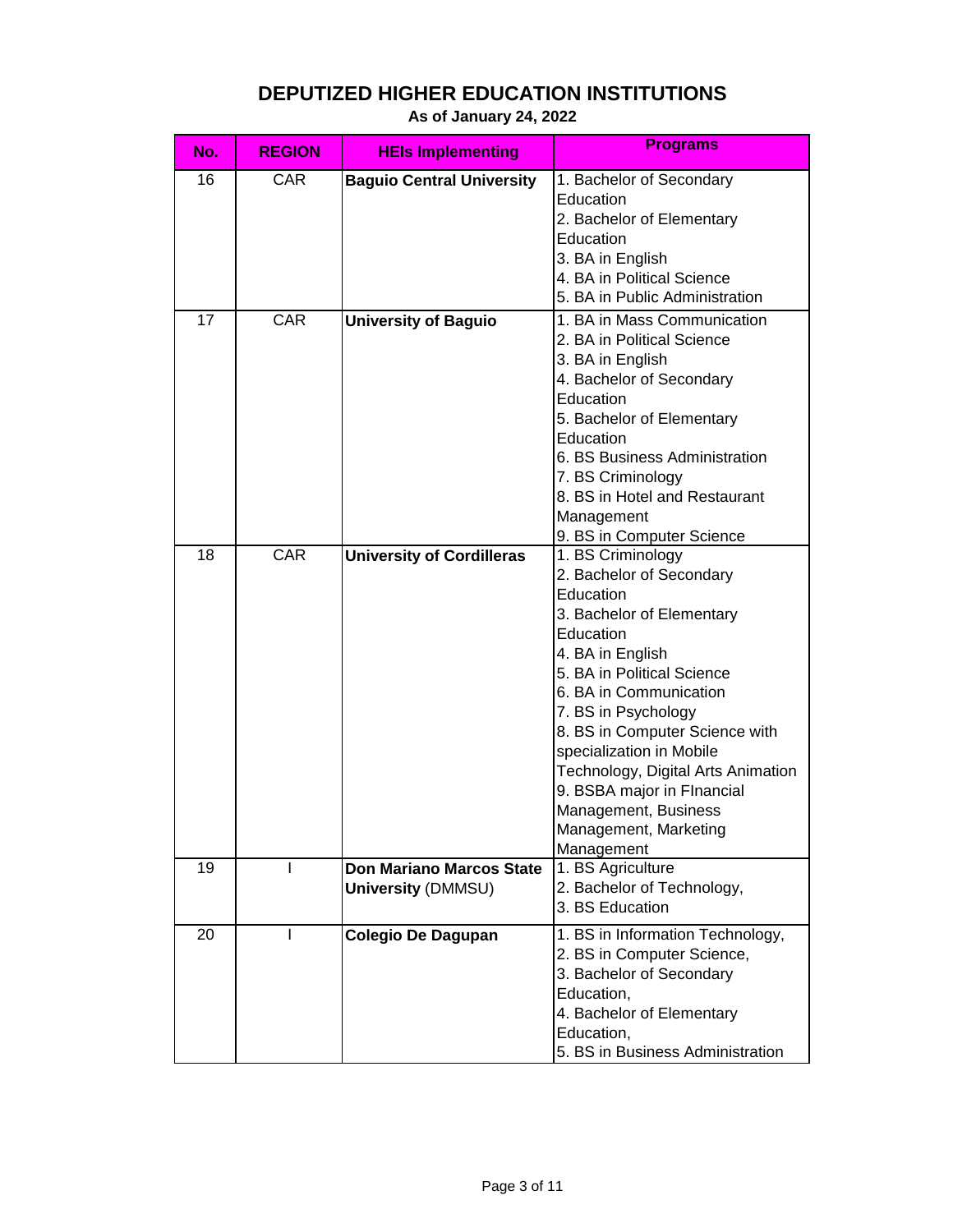|  | As of January 24, 2022 |  |
|--|------------------------|--|
|  |                        |  |

| No. | <b>REGION</b>                             | <b>HEIs Implementing</b>                           | <b>Programs</b>               |
|-----|-------------------------------------------|----------------------------------------------------|-------------------------------|
| 21  |                                           | <b>Divine World College of</b>                     | 1. Bachelor of Arts           |
|     |                                           | Laoag                                              | 2. BS Education               |
|     |                                           |                                                    | 3. BS Commerce                |
|     |                                           |                                                    | 4. BS in Civil Eng'g.         |
| 22  | I                                         | Lorma Colleges MacArthur                           | 1. BS Information Technology  |
|     |                                           | Highway, San Fernando, La                          |                               |
|     |                                           | <b>Union</b>                                       |                               |
| 23  | I                                         | <b>Lyceum Northwestern</b>                         | 1. Bachelor of Arts           |
|     |                                           | <b>University</b>                                  | 2. BS Commerce                |
| 24  |                                           | <b>Mariano Marcos State</b>                        | 1. Bachelor of Arts           |
|     |                                           | <b>University</b>                                  | 2. Bachelor of Sciences       |
| 25  |                                           | Northwestern University,<br>Inc.                   | 1. BS Criminology             |
| 26  |                                           | <b>Pangasinan State</b>                            | 1. BS Education               |
|     |                                           | <b>University</b>                                  | 2. BS Agriculture             |
|     |                                           |                                                    | 3. Bachelor of Technology     |
|     |                                           |                                                    | 4. BS Fisheries               |
| 27  | I                                         | Panpacific University North 1. BS Education        |                               |
|     |                                           | Phils. - Urdaneta                                  | 2. Bachelor of Elementary     |
|     |                                           |                                                    | Education                     |
|     |                                           |                                                    | 3. BS Criminology             |
| 28  |                                           | <b>University of Luzon,</b>                        | 1. BS Criminology             |
|     |                                           | Pangasinan, Dagupan                                |                               |
| 29  |                                           | <b>University of Northern</b>                      | 1. BS Criminology             |
|     |                                           | <b>Philippines</b>                                 | 2. BS Nursing                 |
|     |                                           |                                                    | 3. BS Fine Arts               |
|     |                                           |                                                    | 4. BS Social Work             |
|     |                                           |                                                    | 5. BSBA majors in Human       |
|     |                                           |                                                    | <b>Resource Development</b>   |
|     |                                           |                                                    | Management and Financial      |
|     |                                           |                                                    | Management                    |
| 30  | L                                         | <b>University of Pangasinan</b>                    | 1. BS Education               |
|     |                                           | Inc.                                               | 2. BS Civil Eng'g.            |
|     |                                           |                                                    | 3. BS Commerce                |
|     |                                           |                                                    | 4. BS Nursing                 |
|     |                                           |                                                    | 5. Bachelor of Arts           |
| 31  | Ш                                         | Saint Louis College - CSFU                         | 1. BS Geodetic Eng'g.         |
|     |                                           | City of San Fernando, La                           | 2. BS Architecture            |
|     |                                           | Union                                              | 3. BS Civil Eng'g.            |
|     |                                           |                                                    | 4. BS Secretarial Admin       |
| 32  | Ш                                         | <b>Cagayan State University</b>                    | 1. BSEd,                      |
|     |                                           |                                                    | 2. BEEd,                      |
|     |                                           |                                                    | 3. BS in Industrial Education |
|     |                                           |                                                    | 4. AB Public Admin            |
| 33  | $\label{eq:1} \prod_{i=1}^n \mathbb{I}^i$ | <b>Cagayan Valley University</b><br>(formerly CCT) | 1. BS Criminology             |
| 34  | $\label{eq:1} \prod_{i=1}^n \mathbb{I}^i$ | <b>Isabela State University</b>                    | 1. BS Education               |
|     |                                           | (ISU)                                              | 2. BS Agriculture             |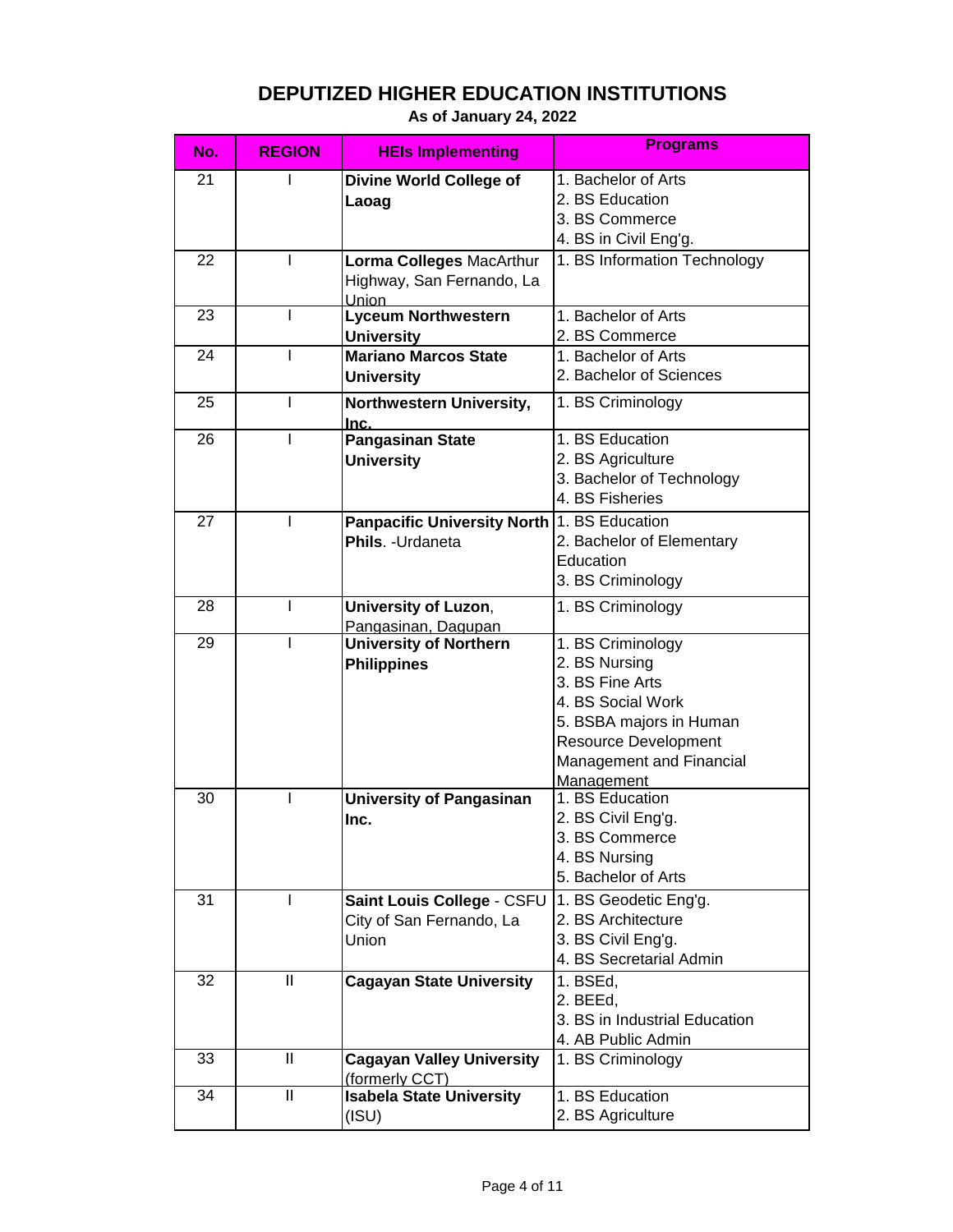|  |  | As of January 24, 2022 |  |  |  |  |
|--|--|------------------------|--|--|--|--|
|--|--|------------------------|--|--|--|--|

| No. | <b>REGION</b> | <b>HEIs Implementing</b>                                                        | <b>Programs</b>                                                                                                                                                                                                                                                                                                                |
|-----|---------------|---------------------------------------------------------------------------------|--------------------------------------------------------------------------------------------------------------------------------------------------------------------------------------------------------------------------------------------------------------------------------------------------------------------------------|
| 35  | Ш             | <b>PLT College</b><br>33 Zulueta St, Bayombong,<br>Nueva Vizcaya                | 1. BS Criminology                                                                                                                                                                                                                                                                                                              |
| 36  | $\mathbf{I}$  | St. Ferdinand College                                                           | 1. BS Criminology                                                                                                                                                                                                                                                                                                              |
| 37  | $\mathbf{I}$  | <b>St. Mary's University</b><br><b>Bayombong</b><br>Nueva Vizcaya, 1st District | 1. BS Commerce<br>2. BEEd<br>3. BSEd<br>4. BS Geodetic Eng'g.<br>5. BSIT<br>6. BS in Civil Eng'g.<br>7. AB Journalism                                                                                                                                                                                                          |
| 38  | Ш             | <b>St. Paul University</b><br><b>Philippines</b>                                | 1. Bachelor of Arts<br>2. BS Biology<br>3. BS Psychology<br>4. BS Math<br>5. BS Eng'g.<br>6. BS Bus. Admin<br>7. BS HRM<br>8. BS in Nutrition and Dietetics<br>9. BS Information Technology<br>10. BS Office Mangement                                                                                                         |
| 39  | $\mathbf{I}$  | University of La Salette,<br>Inc.                                               | 1. BS Physical Therapy<br>2. BS Nursing<br>3. BS Criminology<br>4. BS Eng'g.<br>5. Bachelor of Arts<br>6. BS Computer and Information<br>Science<br>7. BS Psychology<br>8. BS Library Science<br>9. BS Education<br>10. BS Accountancy<br>11. BS Business Administration<br>12. BS in Office and Secretarial<br>Administartion |
| 40  | $\mathsf{II}$ | <b>University of Saint Louis-</b><br>Tuguegarao                                 | 1. $BS Eng'g.$<br>2. BS Architecture<br>3. BS Accountancy<br>4. BS Information Technology<br>5. BSEd<br>6. BEEd<br>7. Bachelor of Arts<br>8. BS Commerce                                                                                                                                                                       |
| 41  | III           | <b>Angeles University</b><br>Foundation, Angeles,<br>Pampanga                   | 1. BS Administration,<br>2. BS Office Administration<br>3. BS Criminology                                                                                                                                                                                                                                                      |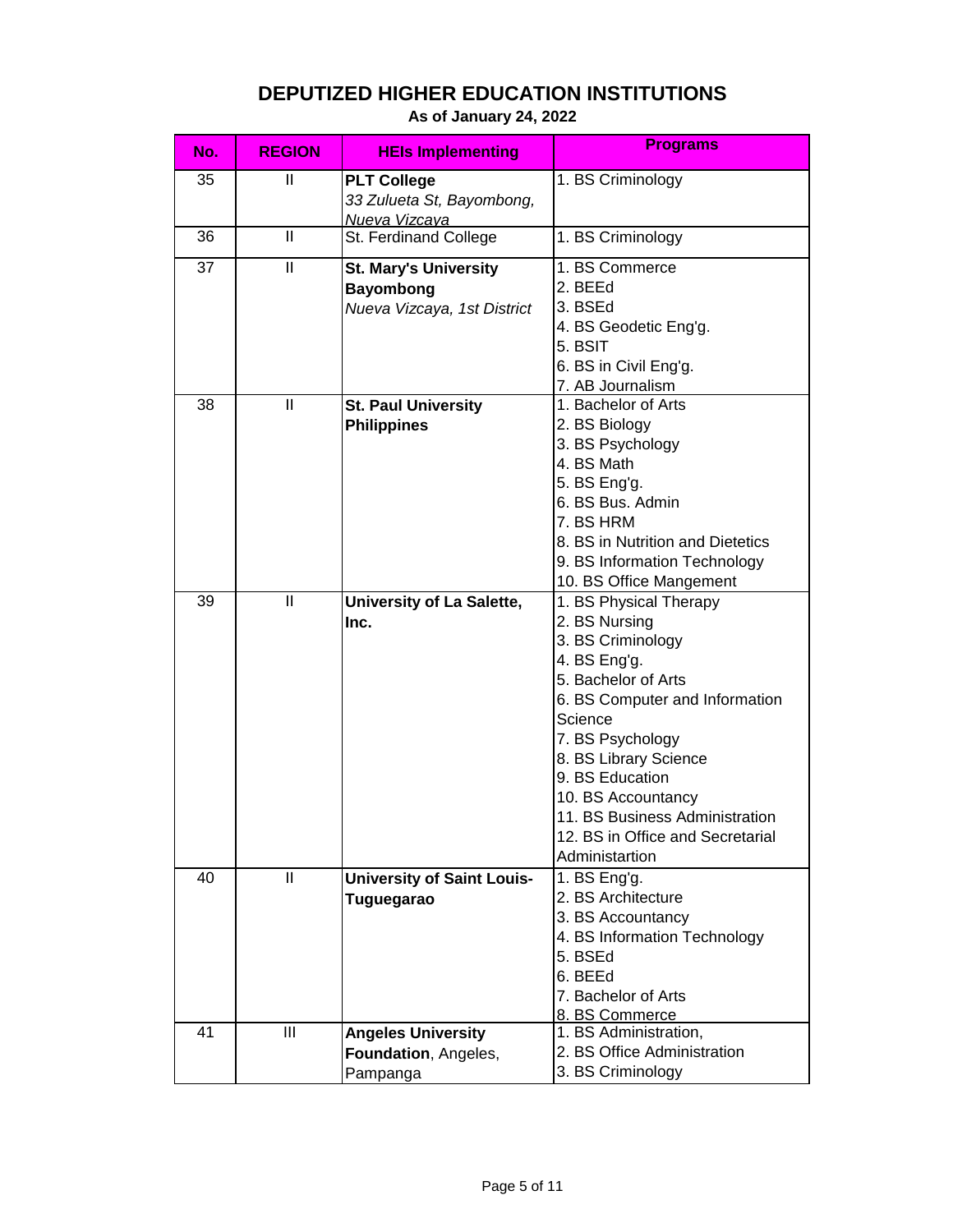|  |  | As of January 24, 2022 |  |  |
|--|--|------------------------|--|--|
|--|--|------------------------|--|--|

| No. | <b>REGION</b> | <b>HEIs Implementing</b>           | <b>Programs</b>                                      |
|-----|---------------|------------------------------------|------------------------------------------------------|
| 42  | Ш             | <b>Araullo University,</b>         | 1. BS Criminology                                    |
|     |               | Cabanatuan City, Nueva<br>Ecija    |                                                      |
| 43  | III           | <b>Central Luzon State</b>         | 1. BS Education                                      |
|     |               | <b>University, Nueva Ecija</b>     | 2. BS Agriculture                                    |
|     |               |                                    | 3. BS Flsheries                                      |
|     |               |                                    | 4. BS Engineering                                    |
| 44  | III           | <b>Holy Angel University,</b>      | 1. AB Industrial Psychology                          |
|     |               | Angeles, Pampanga                  | 2. BSBA in Business Management                       |
|     |               |                                    | 3. BS Offcie Administration                          |
| 45  | III           | <b>La Consolacion University</b>   | 1. Liberal Arts                                      |
|     |               | <b>Philippines</b>                 | 2. Bachelor of Secondary                             |
|     |               | Valenzuela Street, Capitol         | Education                                            |
|     |               | View Park Subdivision, City        | 3. Bachelor of Elementary                            |
|     |               | of Malolos, 3000 Bulacan           | Education                                            |
|     |               |                                    | 4. BS in Business Adminsitration                     |
| 46  | Ш             | Pampanga Agricultural              | 1. BS Agriculture Eng'g.                             |
|     |               | <b>University</b>                  | 2. BS Agriculture                                    |
|     |               | Magalang, Pampanga                 | 3. BSEd                                              |
|     |               |                                    | 4. BEEd                                              |
| 47  | IV            | <b>Adventist University of the</b> | 1. BS Nursing                                        |
|     |               | <b>Philippines (AUP)</b>           | 2. BS Education                                      |
|     |               | Silang, Cavite                     | 3. BS Computer Science                               |
|     |               |                                    | 4. BS Accountancy                                    |
| 48  | IV            | <b>Calayan Educational</b>         | 1. Liberal Arts Program                              |
|     |               | <b>Foundation Inc.</b>             |                                                      |
|     |               | <u>Lucena Quezon</u>               |                                                      |
| 49  | IV            | <b>Cavite State University</b>     | 1. BS Agriculture                                    |
|     |               | (CvSU)                             | 2. BS Business Management                            |
|     |               | Indang, Cavite                     | 3. BS Agricultural Engineering                       |
|     |               |                                    | 4. AB Mass Communciation                             |
|     |               |                                    | 5. BSEd                                              |
|     |               |                                    | 6. BEEd                                              |
| 50  | IV            |                                    | 7. BS HRM                                            |
|     |               | <b>Lyceum of the Philippines</b>   | 1. BS in Nursing<br>2. BS in Business Administration |
|     |               | <b>University - Batangas</b>       | 3. BS in HRM                                         |
|     |               | Batangas                           | 4. BS in Criminology                                 |
|     |               |                                    | 5. BS in Information Technology                      |
|     |               |                                    |                                                      |
| 51  | IV            | <b>Lyceum of the Philippines-</b>  | 1. BS in International Hospitality                   |
|     |               | Laguna Calamba, Laguna *           | Management                                           |
|     |               | new                                | 2. BS in Business Administration                     |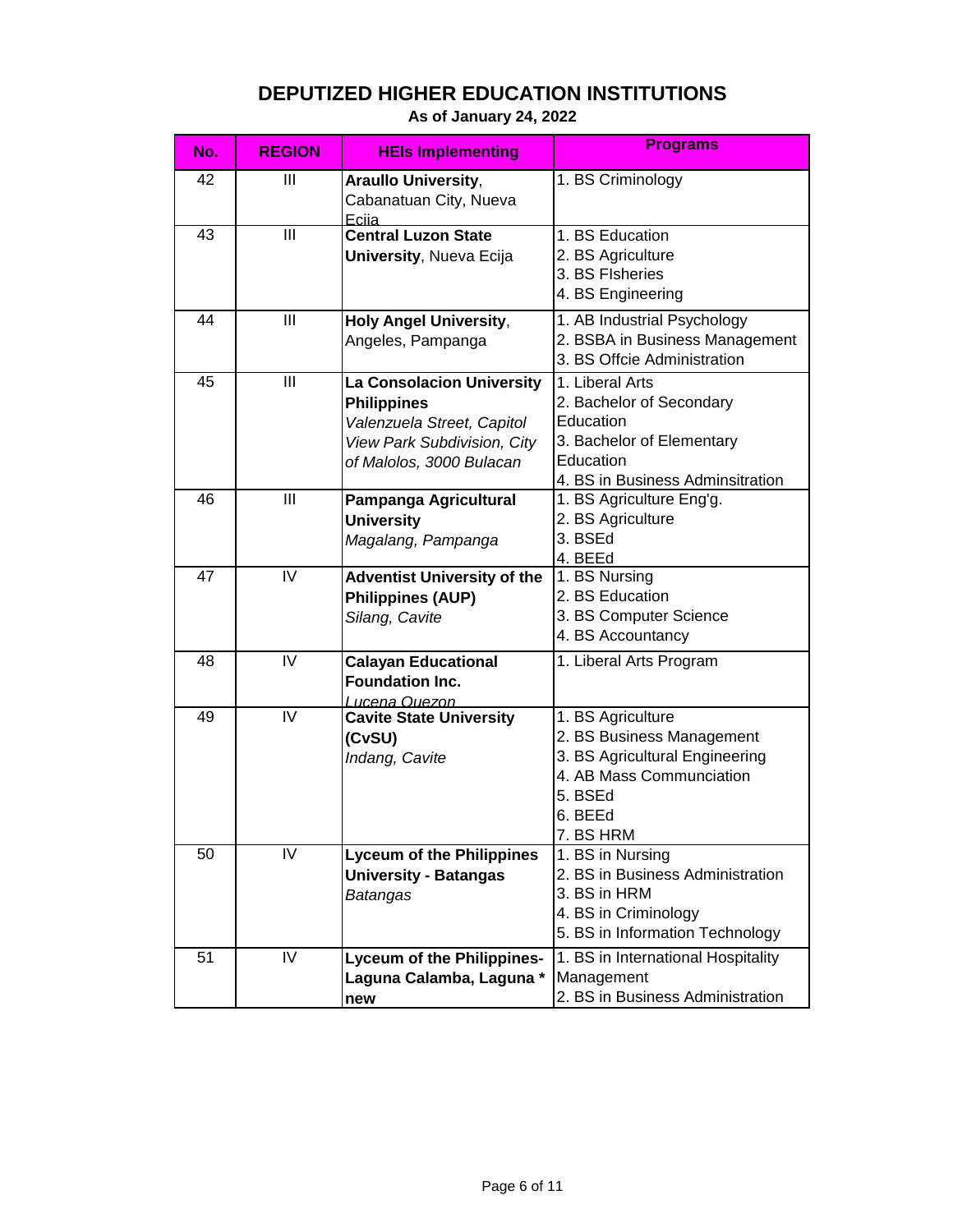| No. | <b>REGION</b>   | <b>HEIs Implementing</b>                                                    | <b>Programs</b>                                                                                                                                                                                                                                                           |
|-----|-----------------|-----------------------------------------------------------------------------|---------------------------------------------------------------------------------------------------------------------------------------------------------------------------------------------------------------------------------------------------------------------------|
| 52  | IV              | <b>Manuel S. Enverga</b><br><b>University Foundation</b>                    | 1. Bachelor of Arts<br>2. Bachelor of Sciences<br>3. BS Education<br>4. BS Business Administration<br>5. BS Criminology<br>6. Engineering Programs<br>7. BS in Hotel and Restaurant<br>Management<br>8. Bachelor of Library and<br><b>Information Sciecne</b>             |
| 53  | IV              | <b>Siena College of Taytay</b><br>83 E Rodriguez Ave, Taytay,<br>Rizal* new | 1. BS in Business Adminstration                                                                                                                                                                                                                                           |
| 54  | IV              | <b>University of Batangas</b>                                               | 1. BEEd<br>2. BSEd<br>3. AB Political Science<br>4. BS Computer Science<br>5. BS Engineering<br>6. BS Commerce<br>7. AB Psychology<br>8. BS Hotel and Restaurant<br>Mangement<br>9. BS Office Administration<br>10. Bachelor of Library and<br><b>Information Science</b> |
| 55  |                 | MIMAROPA   Holy Trinity University,<br><b>Puerto Princesa</b>               | 1. BS Criminology<br>2.BS Administration                                                                                                                                                                                                                                  |
| 56  | <b>MIMAROPA</b> | <b>Palawan State University</b>                                             | 1. BS in Business Administration<br>2. BS in Petroleum Engineering                                                                                                                                                                                                        |
| 57  | V               | <b>Ateneo de Naga University</b>                                            | 1. BSBA in Management<br>2. BSBA in Financial Accounting                                                                                                                                                                                                                  |
| 58  | V               | <b>Bicol College</b>                                                        | 1. BS Criminology                                                                                                                                                                                                                                                         |
| 59  |                 | <b>Bicol University</b>                                                     | 1. BS Fisheries<br>2. BS Automotive Technology<br>3. BS Nursing<br>4. AB Communication Arts<br>5. BS Agricultural Technology<br>6. BS Computer Science                                                                                                                    |
| 60  | $\vee$          | <b>Central Bicol State</b><br><b>University of Agriculture</b>              | 1. BS Agriculture                                                                                                                                                                                                                                                         |
| 61  | V               | <b>Naga College Foundation</b>                                              | 1. BS Criminology                                                                                                                                                                                                                                                         |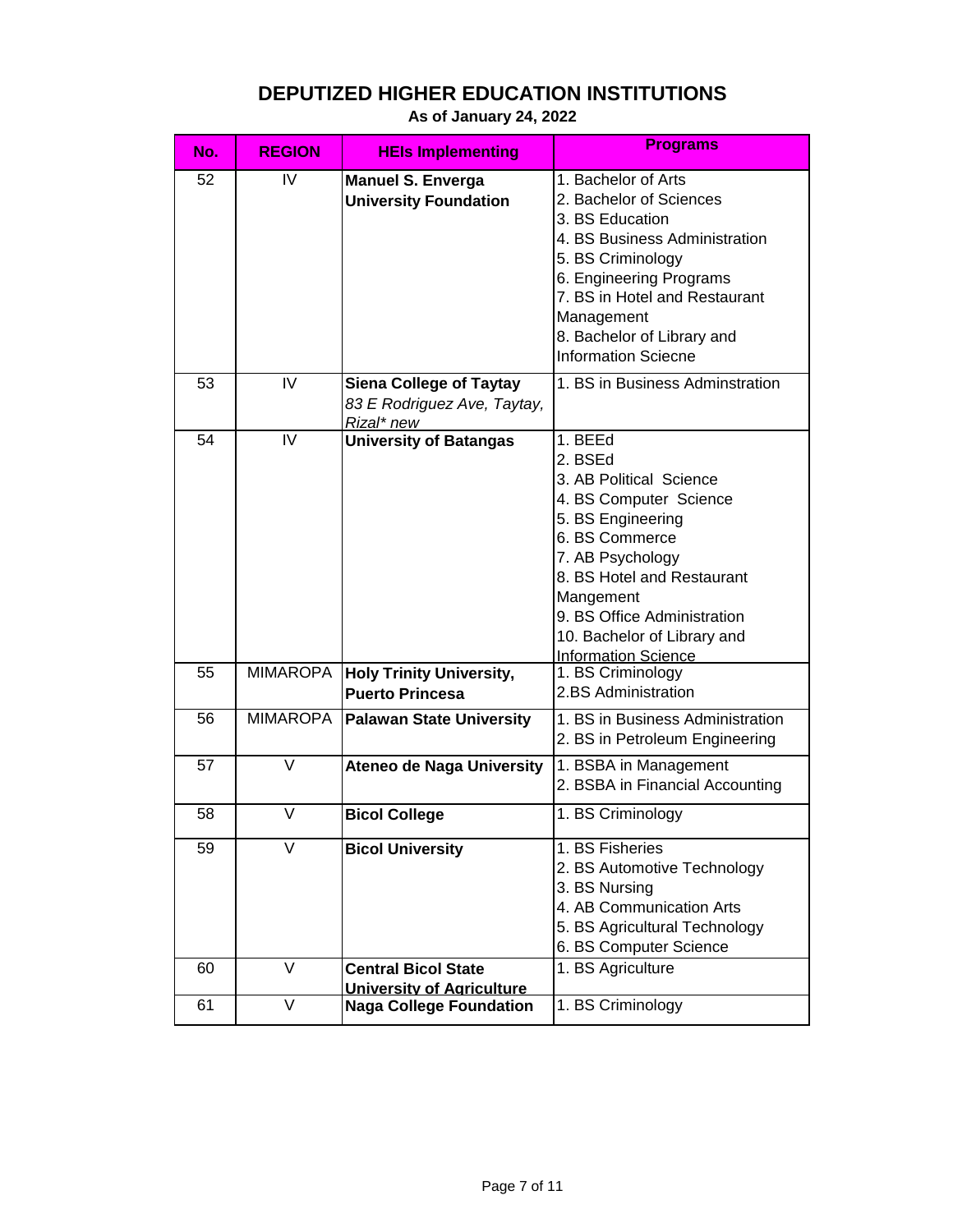| No. | <b>REGION</b> | <b>HEIs Implementing</b>                                                                                                                        | <b>Programs</b>                                                                                                                                                     |
|-----|---------------|-------------------------------------------------------------------------------------------------------------------------------------------------|---------------------------------------------------------------------------------------------------------------------------------------------------------------------|
| 62  | V             | Sorsogon State College*<br><b>Magsaysay</b>                                                                                                     | 1. Bachelor in Technology<br>2. Bachelor in Agricultural<br>Technology<br>3. BS in Agricultural Development<br>4. Bachelor of Fishery Education<br>5. BS Management |
| 63  | V             | Universidad de Sta. Isabel                                                                                                                      | 1. BS Education<br>2. Bachelor of Arts<br>3. BS Commerce<br>4. BS Accountancy<br>5. BS Nursing<br>6. BS Physical Therapy<br>7. BS Social Work                       |
| 64  | V             | University of Saint Anthony                                                                                                                     | 1. BS Criminology<br>2. BS Commerce<br>3. BS Education                                                                                                              |
| 65  | V             | <b>University of Nueva</b><br><b>Caceres</b>                                                                                                    | 1. BS Commerce<br>2. BS Engineering<br>3. Bachelor of Education                                                                                                     |
| 66  | V             | <b>University of Santo Tomas-</b><br>Legazpi (formerly Aquinas<br>University)                                                                   | 1. Bachelor of Arts<br>2. Bachelor of Sciences<br>3. BS Commerce<br>4. BS in Business Administration<br>5. BS in Management Education<br>6. BS Education            |
| 67  | VI            | La Consolacion College -<br><b>Bacolod</b>                                                                                                      | 1. Bachelor of Arts in English<br>2. BS in Commerce<br>3. BS in Hospitality Management                                                                              |
| 68  | VI            | <b>Technological University of</b><br>the Philippines - Visayas*<br>Capitan Sabi St, Talisay City,<br>Negros Occidental, 3rd<br><b>District</b> | 1. BS Engineering                                                                                                                                                   |
| 69  | VI            | <b>University of Iloilo</b>                                                                                                                     | 1. BS Criminology                                                                                                                                                   |
| 70  | VI            | <b>University of Negros</b><br><b>Occidental-Recoletos</b><br>Bacolod, Negros Occidental                                                        | 1. BS Criminology<br>2. BSEd<br>3. BEEd<br>4. BS Business Administration                                                                                            |
| 71  | VII           | <b>Cebu Doctor's University</b><br><b>North Reclamation Area</b><br>Mandaue City Cebu                                                           | 1.BS Computer Science<br>2.BS Biology                                                                                                                               |
| 72  | VII           | <b>Cebu Institute of</b><br><b>Technology-University</b><br>Natalio B. Bacalso Ave,<br>Cebu City                                                | 1.BS Education<br>2.BS Commerce<br>3.BS Engineering                                                                                                                 |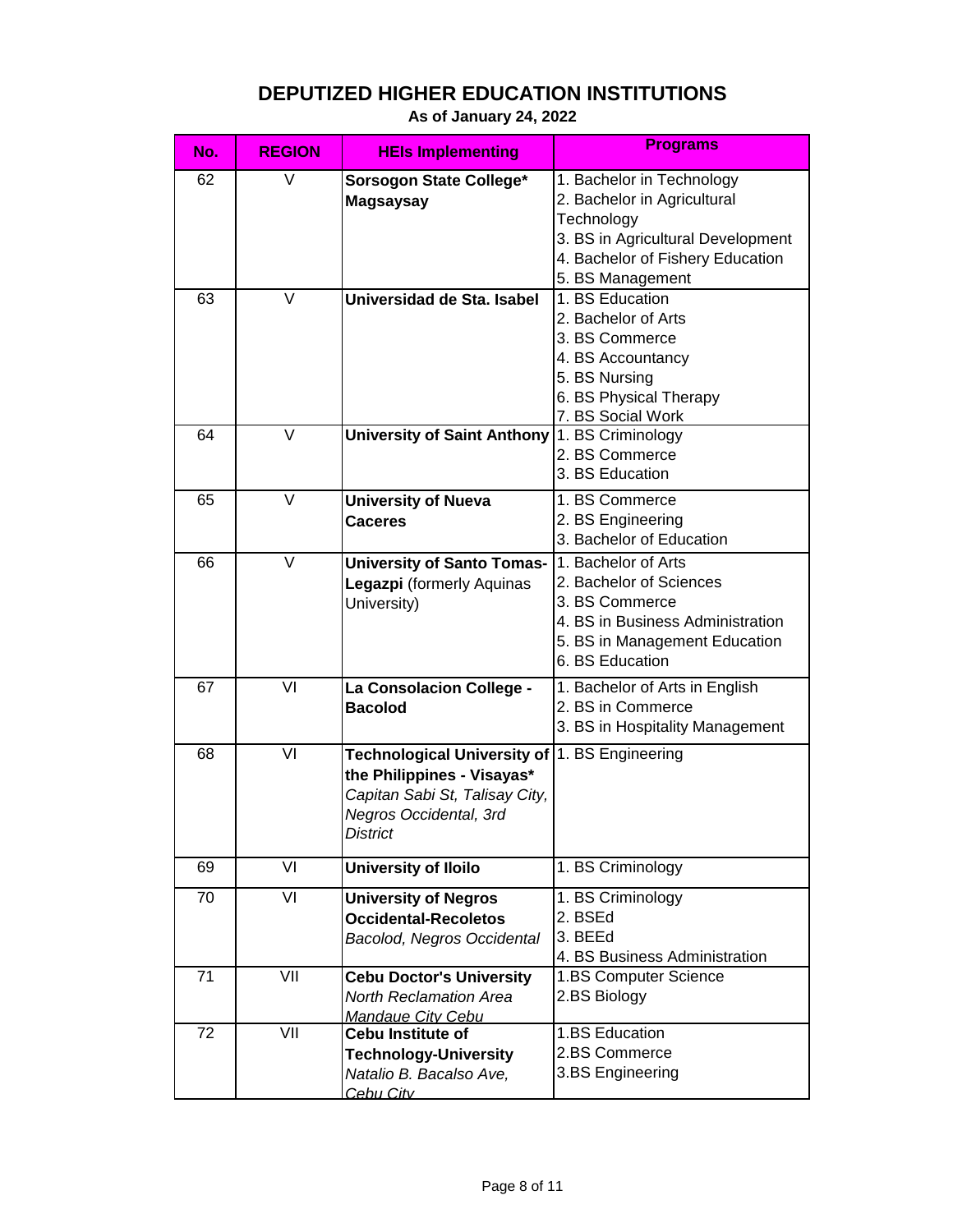| No. | <b>REGION</b> | <b>HEIs Implementing</b>                                                                                                                | <b>Programs</b>                                                                                                                                             |
|-----|---------------|-----------------------------------------------------------------------------------------------------------------------------------------|-------------------------------------------------------------------------------------------------------------------------------------------------------------|
| 73  | VII           | Cebu Normal University*<br>Osmeña Blvd, Cebu City,<br>Cebu                                                                              | 1.BS in Elementary Education<br>2.BSEd                                                                                                                      |
| 74  | VII           | <b>Negros Oriental State</b><br>University*<br>Kagawasan Avenue<br>Dumaguete City, Negros<br>Oriental                                   | 1.BS Criminology<br>2.AB Mass Communication<br>3.BS Business Administration                                                                                 |
| 75  | VII           | <b>Silliman University</b><br>1 Hibbard Ave, Dumaguete,<br><b>Negros Oriental</b>                                                       | 1.BS Nursing                                                                                                                                                |
| 76  | VII           | <b>Southwestern University</b><br>Urgello Street, Cebu City                                                                             | 1.BS Engineering<br>2.BS Computer Science<br>3.BS Commerce                                                                                                  |
| 77  | VII           | <b>University of Cebu</b><br>Sanciangko St, Cebu City                                                                                   | 1.BS Criminology<br>2.BS in Business Administration<br>3.BS Engineering<br>4.BS in Hotel and Restaurant                                                     |
| 78  | VII           | <b>University of San Jose -</b><br><b>Recoletos</b><br>Magallanes St, Cebu City                                                         | 1.BS Education<br>2. Bachelor of Arts<br>3. Bachelor of Sciences<br>4.BS Commerce<br>5.BS Engineering                                                       |
| 79  | VII           | <b>University of Southern</b><br><b>Philippines Foundation</b><br>Salinas Dr., Cebu City,<br>Cebu                                       | 1.BSBA majors in management,<br>Marketing Management, Financial<br>Management, Human Resource<br>Development Management and<br><b>Management Accounting</b> |
| 80  | VII           | University of the Visayas<br>Dionisio Jakosalem St, Cebu<br>City, 6000 Cebu,                                                            | 1.BS Criminology<br>2.BS Engineering<br>3.BS Commerce<br>4.BSEd<br>5.BEEd                                                                                   |
| 81  | VIII          | <b>Asian Development</b><br><b>Foundation College</b><br><b>BLISS Sagkahan, Tacloban</b><br>City, Tacloban City, Leyte,<br>1st District | 1. Bachelor of Science in<br>Information Technology                                                                                                         |
| 82  | VIII          | Leyte Normal University*<br>Paterno St, Downtown,<br>Tacloban City                                                                      | 1.BS Education                                                                                                                                              |
| 83  | VIII          | <b>University of Eastern</b><br><b>Philippines</b><br><b>Catarman, Northern Samar</b>                                                   | 1.BS Nursing<br>2.BS Community Development<br>3.BS Agriculture<br>4.BS Fisheries<br>5.BS Forestry<br>6. Bachelor of Sciences<br>7.BS Mathematics            |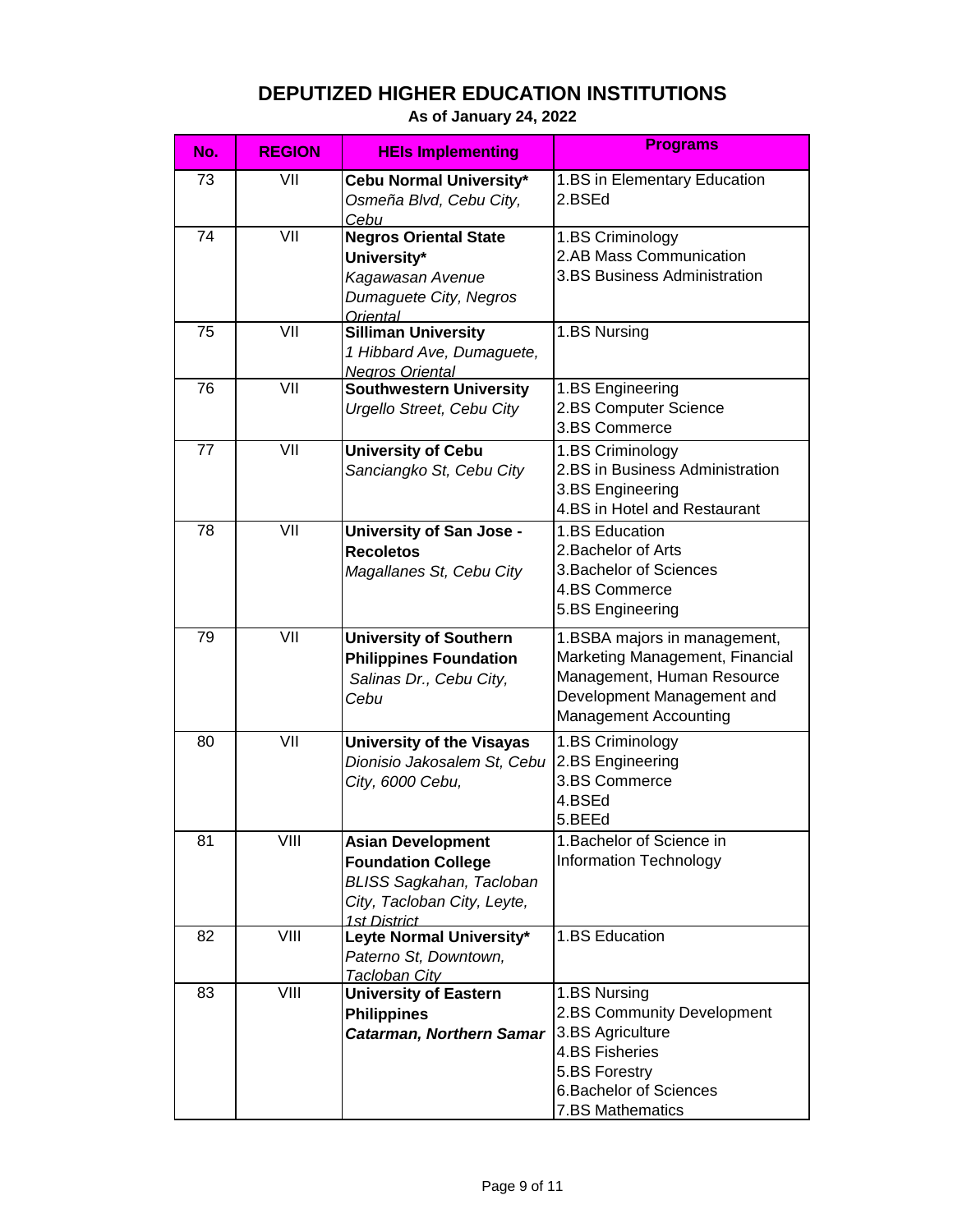| No. | <b>REGION</b>  | <b>HEIs Implementing</b>                                                                                                                               | <b>Programs</b>                                                                                                                                                                                                                                                                                                         |
|-----|----------------|--------------------------------------------------------------------------------------------------------------------------------------------------------|-------------------------------------------------------------------------------------------------------------------------------------------------------------------------------------------------------------------------------------------------------------------------------------------------------------------------|
| 84  | IX             | <b>Unibersidad De</b><br>Zamboanga, Zamboanga<br>Sibugay                                                                                               | 1. Bachelor of Arts<br>2.BEEd<br>3.BSEd<br>4.BS Commerce<br>5.BS Criminology<br>6. Bachelor in Agriculture<br>Technology                                                                                                                                                                                                |
| 85  | X              | <b>Cagayan De Oro College</b>                                                                                                                          | 1.BS Criminology                                                                                                                                                                                                                                                                                                        |
| 86  | X              | <b>Capitol University</b>                                                                                                                              | 1. Bachelor of Arts<br>2.BS Education<br>3.BS Commerce                                                                                                                                                                                                                                                                  |
| 87  | $\overline{X}$ | Liceo De Cagayan<br><b>University</b>                                                                                                                  | 1.AB Economics<br>2.AB International Studies<br>3.AB Mass Communication<br><b>4.AB Political Science</b><br>5.AB Literature and Performing Arts<br>majors in Dance, English Literature,<br>Theater<br>6.BSBA majors in Financial<br>Management, Human Resource<br>Development Mangement,<br><b>Marketing Management</b> |
| 88  | X              | <b>Mindanao University of</b><br><b>Science &amp; Technology in</b><br><b>Southern Philippines</b><br>(formerly Mindanao<br>Polytechnic State College) | 1.BS Information Technology<br>2.BS Industrial Education<br>3.BS Engineering                                                                                                                                                                                                                                            |
| 89  | $\sf X$        | <b>Mindanao State University-</b><br><b>Iligan Institute of</b><br><b>Technology</b>                                                                   | 1.BS Education<br>2. Bachelor of Arts<br>3. Bachelor of Sciences<br>4.BS Criminology                                                                                                                                                                                                                                    |
| 90  | X              | <b>Misamis Institute of</b><br>Technology                                                                                                              | 1.BS Engineering<br>2.BS Customs Administration<br>3.BS Accountancy<br>4.AB Mass Communication<br>5.BS Computer Science<br><b>6.BS Industrial Education</b><br>7.BS Office Administration<br>8.AB English                                                                                                               |
| 91  | X              | <b>Xavier University</b><br>Cagayan de Oro City                                                                                                        | 1.BS Engineering<br>2.BS Commerce                                                                                                                                                                                                                                                                                       |
| 92  | XI             | <b>University of Immaculate</b><br><b>Conception, Davao City</b>                                                                                       | 1.BS Pharmacy<br>2.BS in Elementary Education<br>3.BS in Secondary Education<br>4.BS in Commerce in Marketing                                                                                                                                                                                                           |